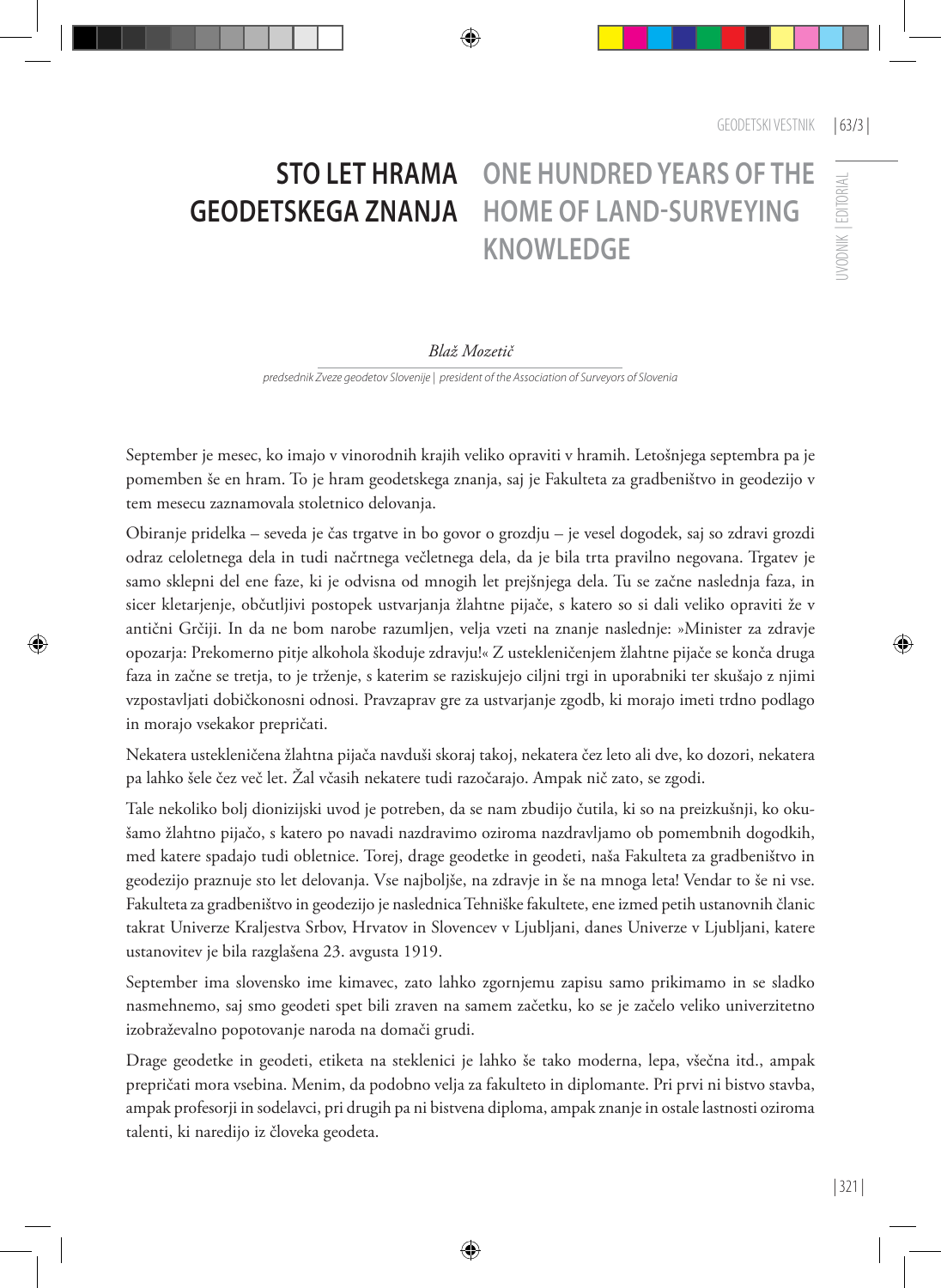Na slavnostni akademiji ob 100. obletnici Fakultete za gradbeništvo in geodezijo, ki je bila v Cankarjevem domu, v hramu slovenske kulture, je bila izrečena naslednja misel, ki izhaja iz Azije: »Izberi si poklic, ki ga ljubiš, in noben dan v življenju ti ne bo več treba delati.«

Menim, da lahko z malo domišljije vse zapisano o žlahtni pijači predrugačimo, kar velja tudi za univerzitetno izobraževanje geodetov. In da ne bo pomote, pogovarjamo se samo o dobrih stvareh, zato minister za okolje in prostor svetuje: »Prekomerno druženje z geodeti ima pozitivne učinke na reševanje vaših prostorskih in nepremičninskih težav.«

Srečno!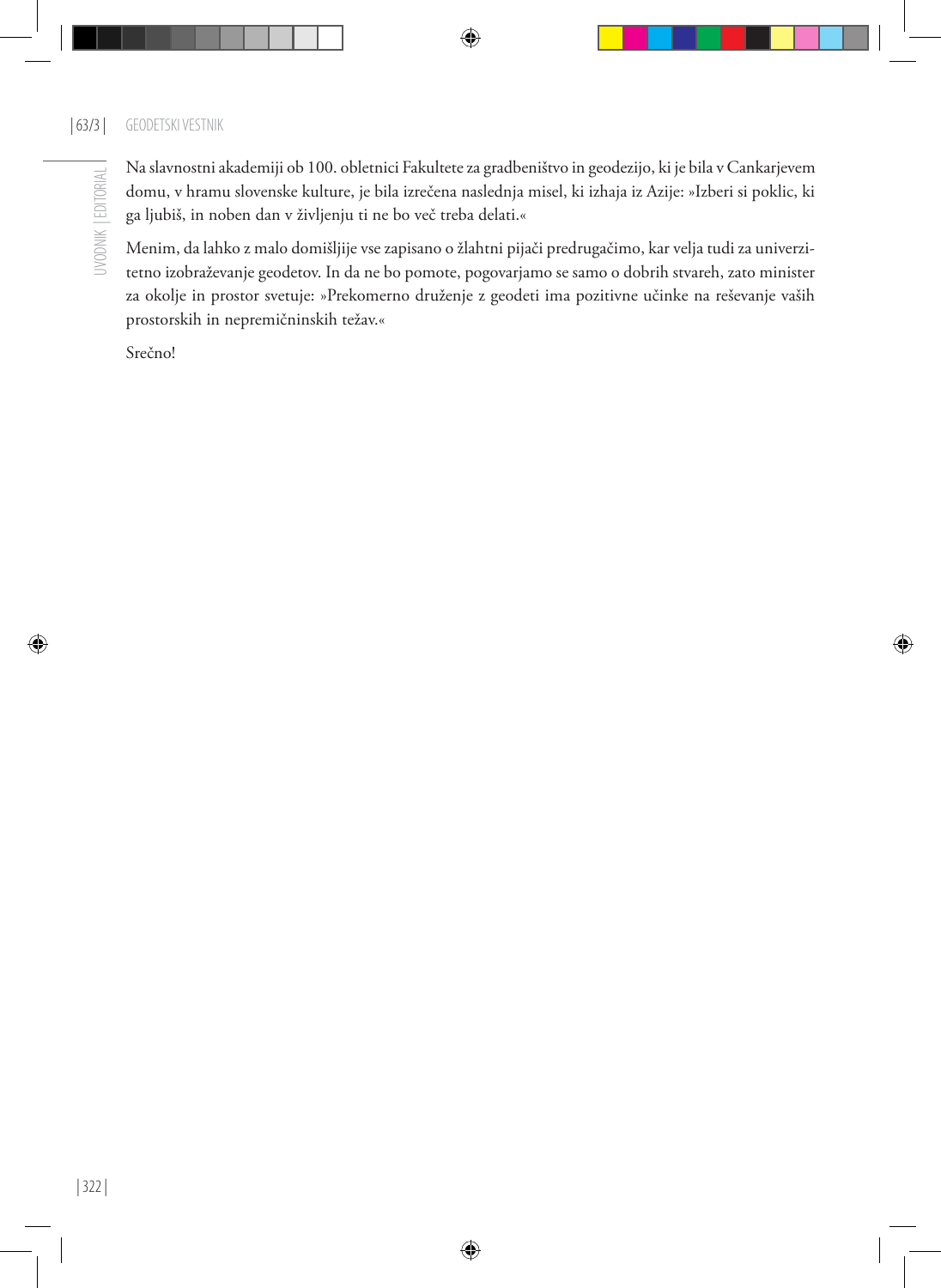UVODNIK | EDITORIAL

JVODNIK | EDITORIAL

September is a rather busy month in wine-growing regions. This September, another harvest is important. It is the harvest of land-surveying knowledge – this year the Faculty of Civil and Geodetic Engineering celebrates its centenary.

The harvest – autumn calls for a treatise on grapes – is a grand affair as healthy grapes are the reflection of efforts throughout the year and long years of careful planning in an endeavour to take proper care of the vines. Harvesting is just the final step of a phase that depends on long years of work. It is the point at which the next phase begins: work in the wine cellar that requires attention to detail in the production of wine, this noble fine beverage, which has required great effort since the days of Ancient Greece. To avoid misinterpretation, it should be noted here: "The Minister of Health warns: Excessive drinking of alcohol harms your health!" Bottling of the noble fine wine marks the end of the second and the beginning of the third phase – marketing – which means the study of final markets and users and an attempt to build profitable relationships with them. In essence, this means the relating of stories that have to be plausible and by all means convincing.

Some bottled noble fine wine fills one with admiration at the very beginning, some in a year or two, while with others it may take several years to do so. Unfortunately, some varieties are also disappointing. Well, such things happen, no harm done.

The purpose of this slightly Dionysian introduction is to awaken our senses that are being challenged during the tasting of the noble fine wine that is usually used for a toast or toasts to important events, which also includes anniversaries. So, Dear Land Surveyors, our Faculty of Civil and Geodetic Engineering celebrates one hundred years of existence. Cheers! Good health to you! Here's to many more! But that is not all. Faculty of Civil and Geodetic Engineering is the descendant of the Technical Faculty, one of the five founding members of the University of the Kingdom of Serbs, Croats and Slovenes in Ljubljana – the University of Ljubljana today – that was proclaimed on 23 August 1919.

An archaic Slovene name for the month of September could be translated as 'the nodding month', which means that we can only nod and smile because land surveyors have been there from the very beginning, when the nation set out on the grand academic education journey in its ethnic territories.

Dear Land Surveyors, it is not the label on the bottle – no matter how very modern, beautiful, or attractive it is, but the content that is the determining factor. I believe that the same could be said for the faculty and its alumni. With the institution, the essence is not the building but professors and colleagues; with the students, it is not the degree that matters but knowledge and other characteristics or gifts that constitute a land surveyor.

At the solemn ceremony that was dedicated to the hundredth anniversary of the Facility for Civil and Geodetic Engineering, which took place in Cankarjev dom, the home of Slovene culture, the following thought that originates in Asia was read: "Choose a job you love, and you will never have to work a day in your life."

I suggest we use some imagination to transform the thoughts on the noble fine wine and university course in land surveying. And make no mistake, only good things are discussed here, which is why the Minister of the Environment and Spatial Planning advises: "Excessive socialising with land surveyors benefits the addressing of your spatial and real-estate problems."

Best of luck!